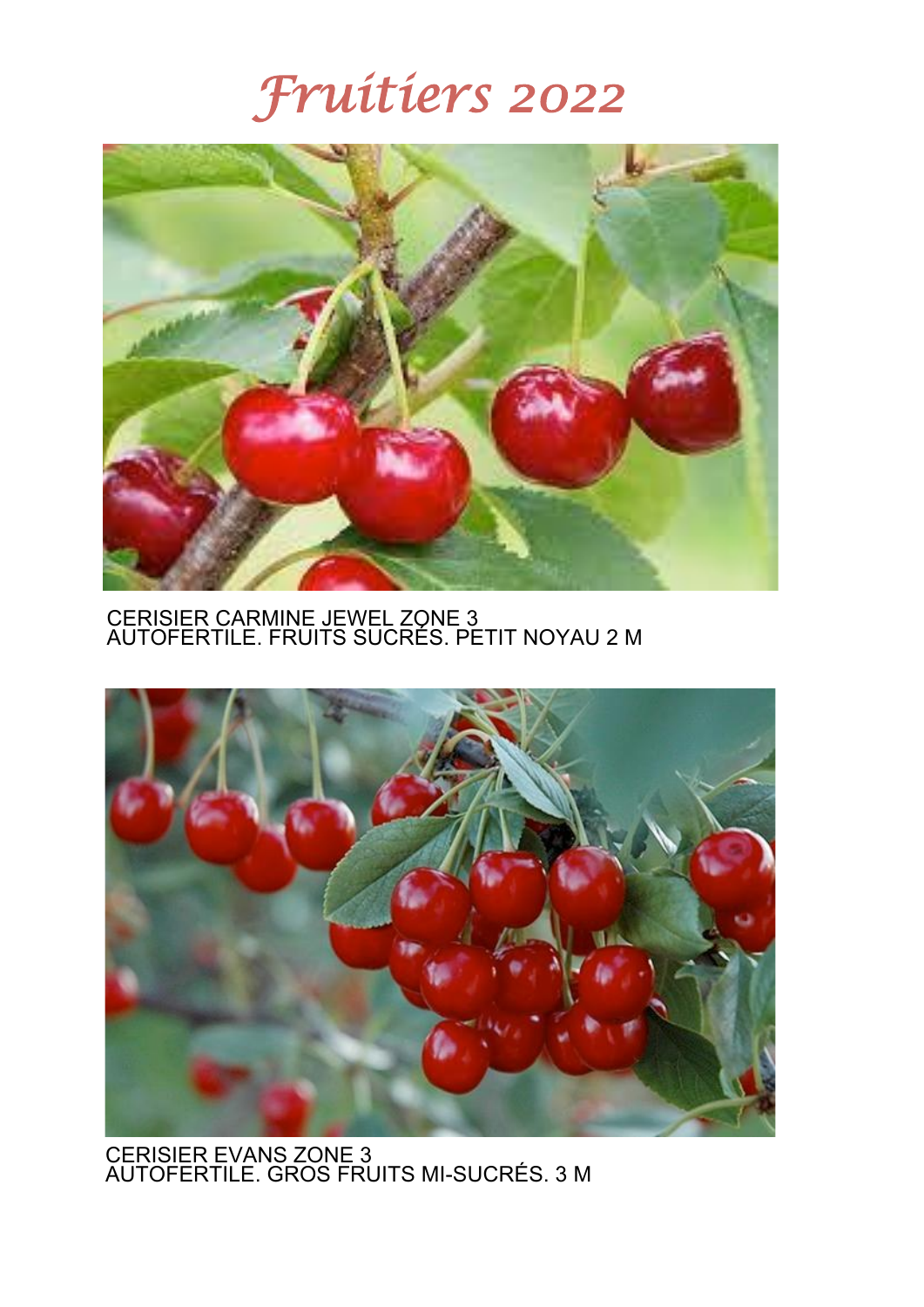

### CERISIER MONTMORENCY ZONE 3 AUTOFERTILE. FRUITS MI-SUCRÉS. 5 M



CERISIER NORTH STAR ZONE 3 AUTOFERTILE. FRUITS SURETS. 3 M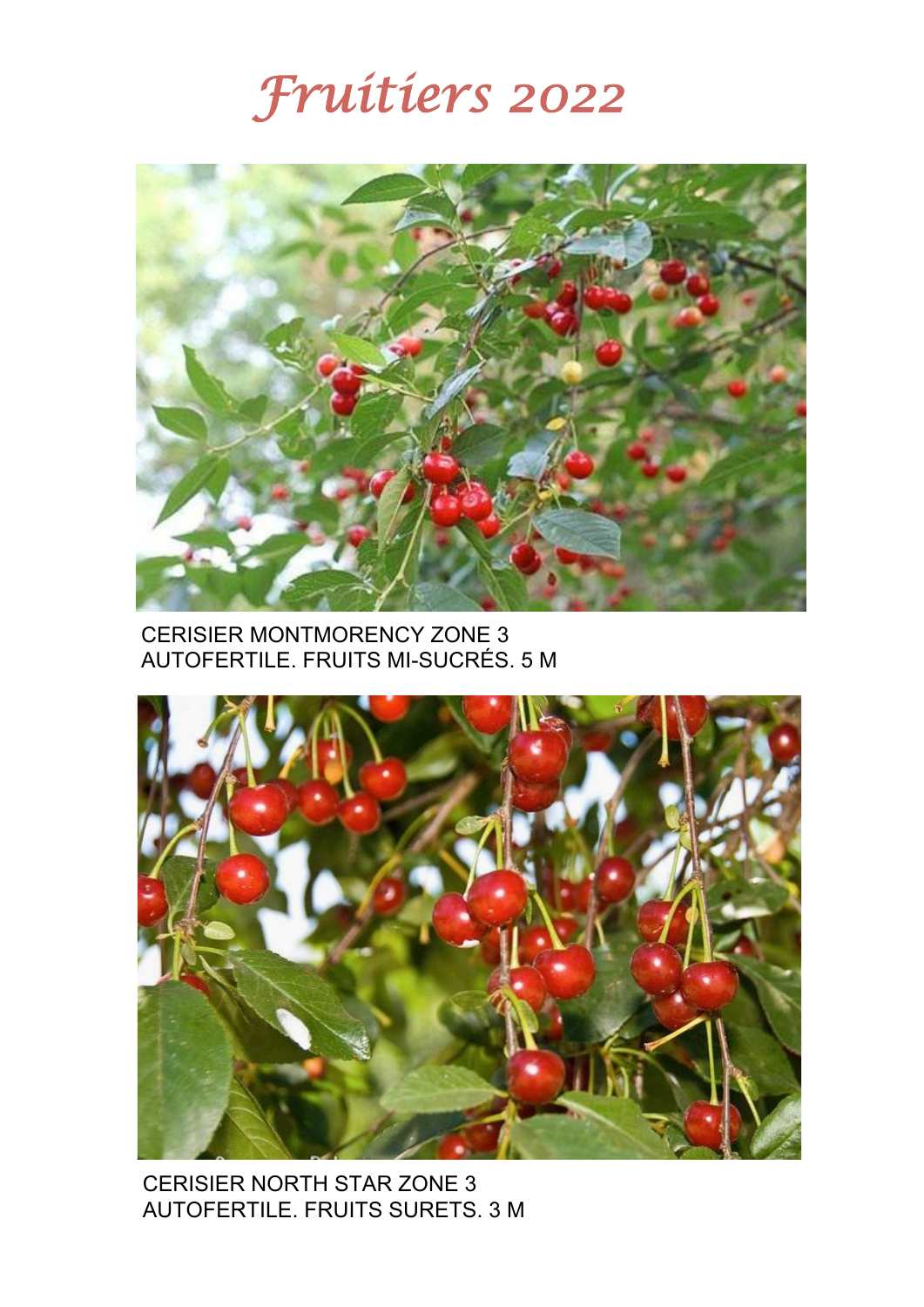

POMMIER HONEYCRISP ZONE 3 GROS CALIBRE. QUALITÉ EXCEPTIONNELLE 4 M



POMMIER JONAFREE ZONE 4 JUTEUSE ET CROQUANTE REMPLACE LA CORTLAND 6 M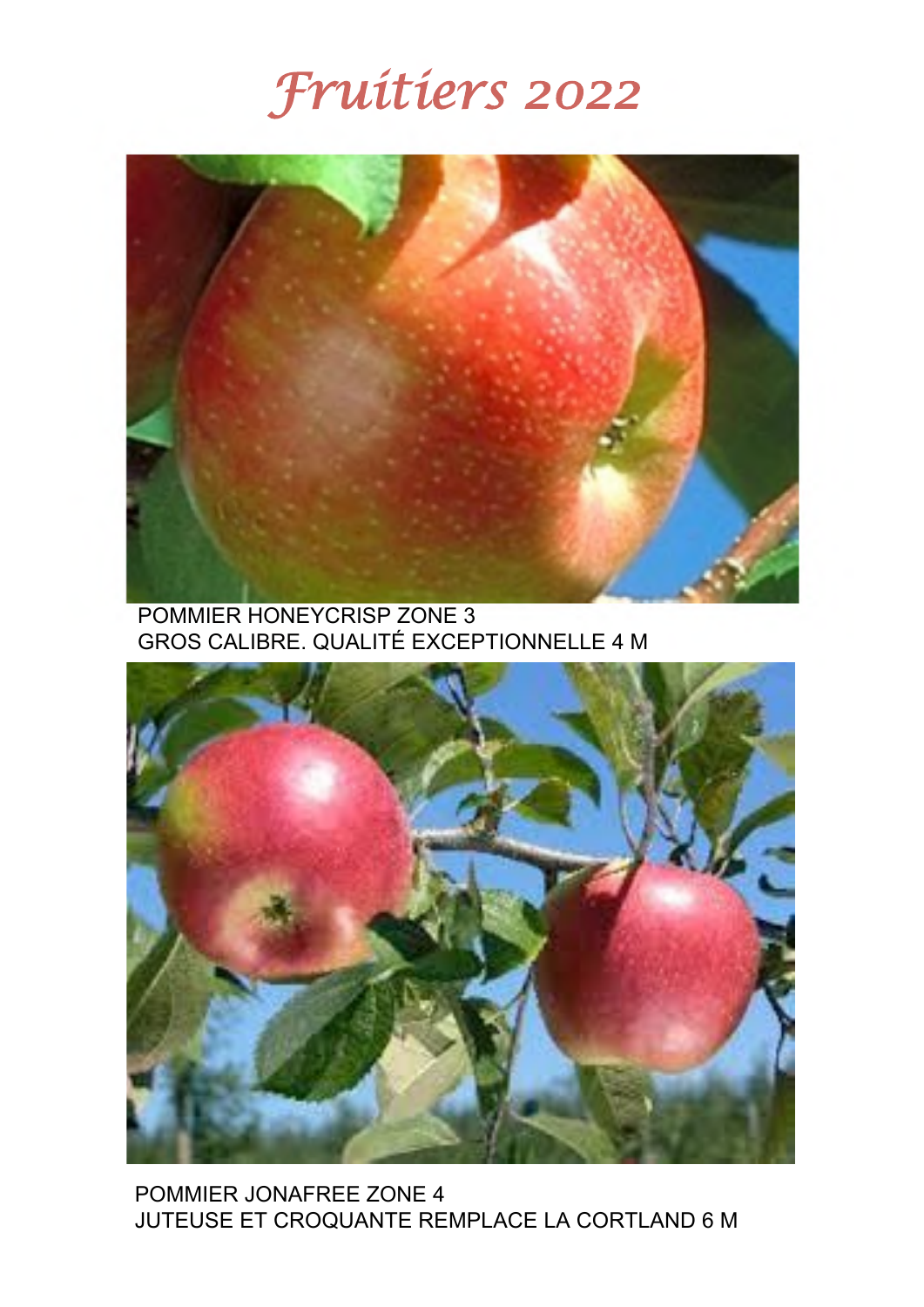

POMMIER LIBERTY ZONE 4<br>RÉSISTANT AUX MALADIES. JUTEUSE, CROUSTILLANTE 5 M



POMMIER PARKLAND ZONE 2 CHAIR CROQUANTE ET JUTEUSE. TRÈS RUSTIQUE. 7 M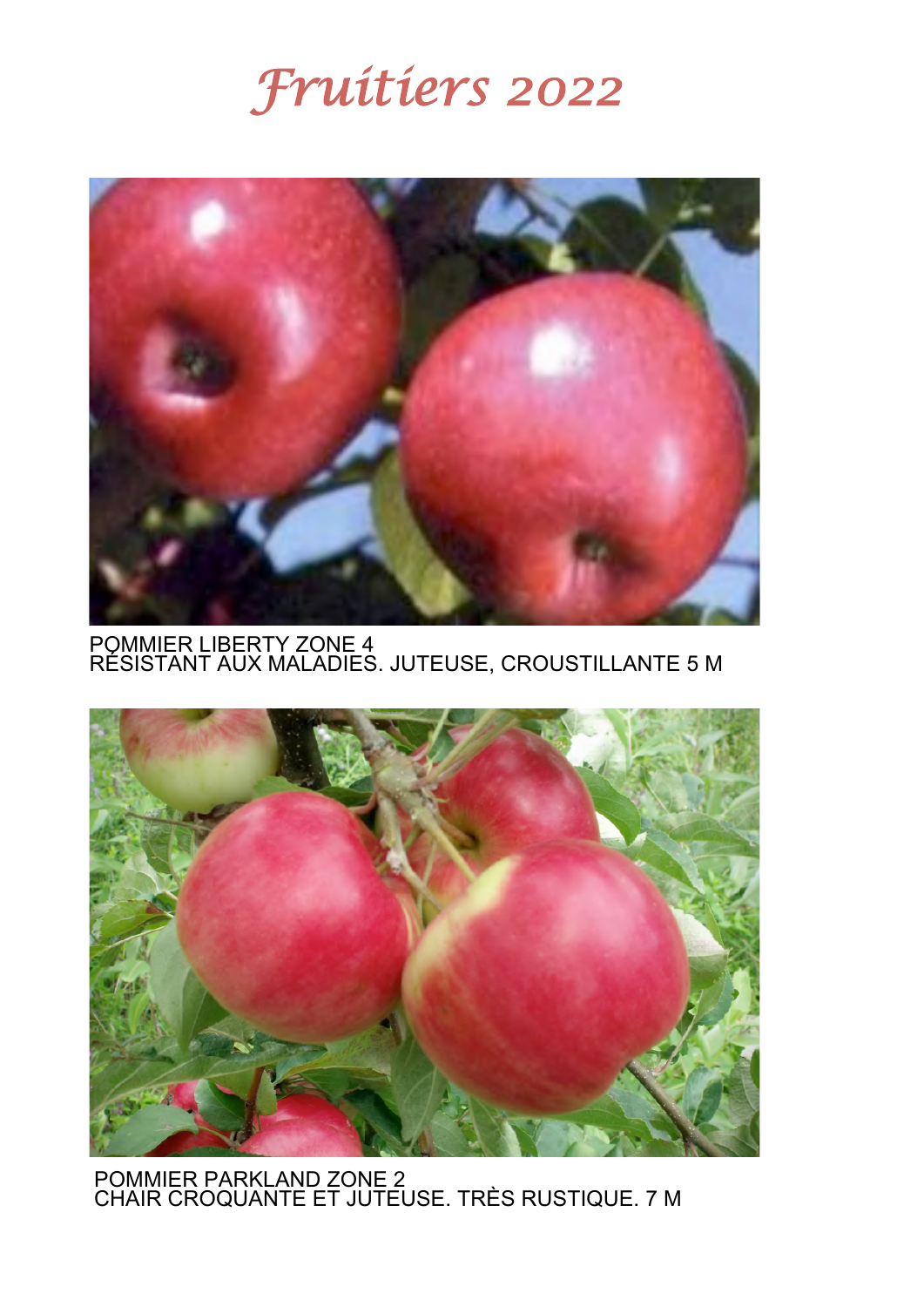

#### POMMIER 4 EN 1 ZONE 3 PEUT ÊTRE CULTIVÉ SEUL. 4M



POMMIER SEPTEMBER RUBY ZONE 3 GROS FRUIT TRÈS SUCRÉ, BONNE CONSERVATION. 6M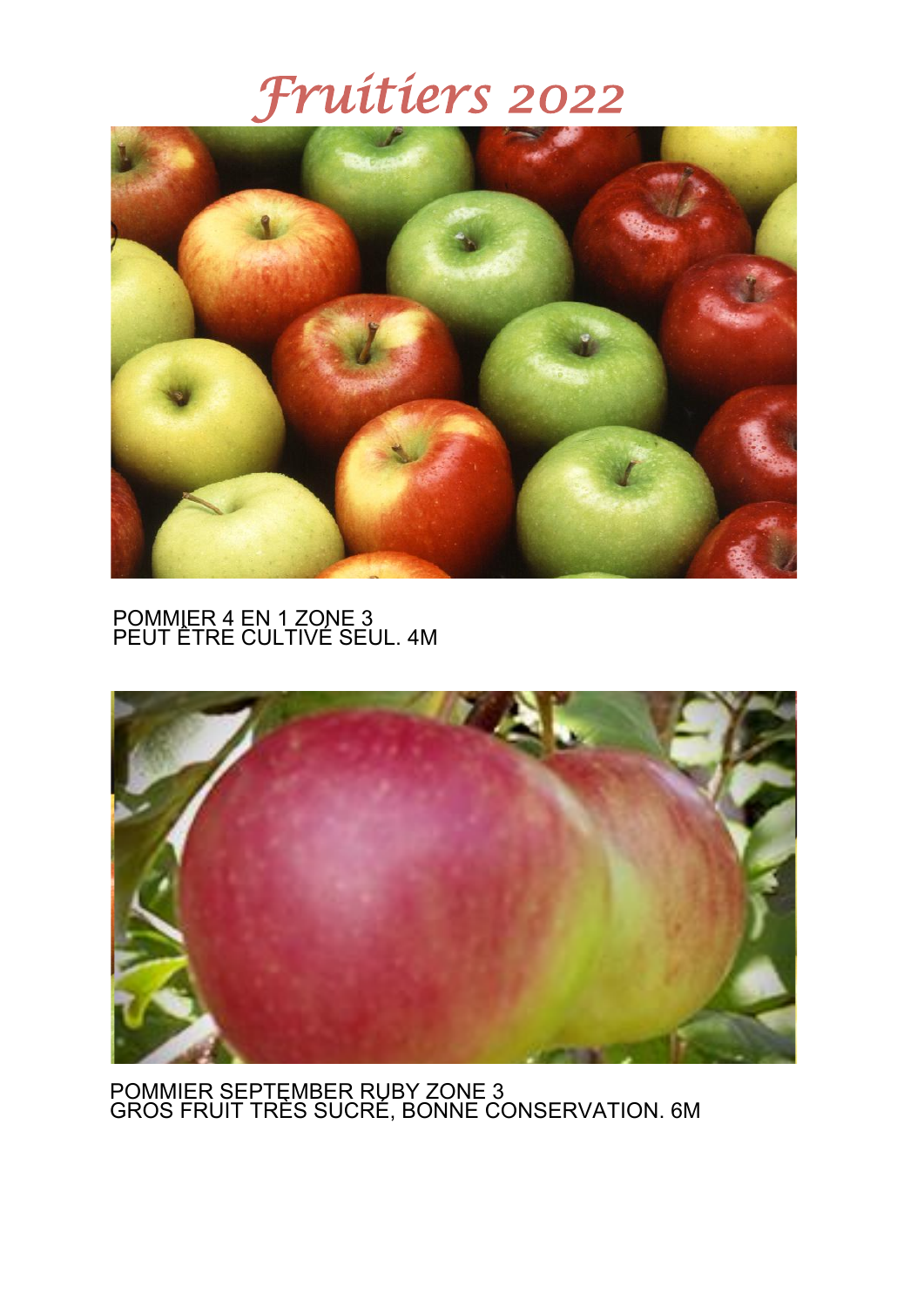

PRUNIER 4 EN 1 ZONE 4 EXCELLENT CHOIX LORSQUE L'ESPACE EST RESTREINT 6 M



PRUNIER BLACK ICE ZONE 4 CHAIR ROUGE JUTEUSE ET SUCRÉE 5 M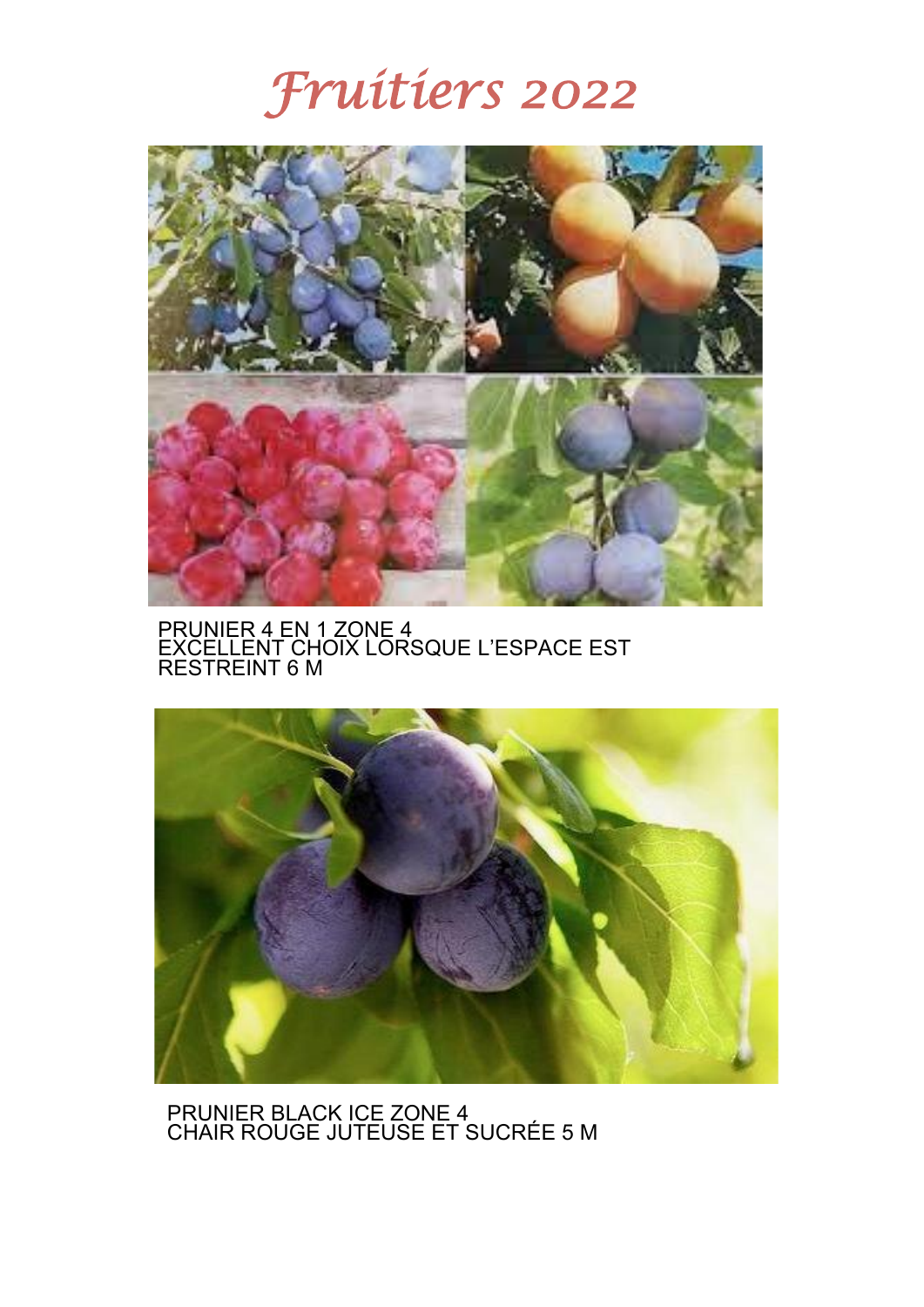

PRUNIER DAMAS ZONE 3<br>CHAIR JAUNE-VERT SUCRÉE ET TRÈS JUTEUSE 3 M



PRUNIER MONT ROYAL ZONE 3 CHAIR JAUNE VERDÂTRE FERME ET SUCRÉE 3 M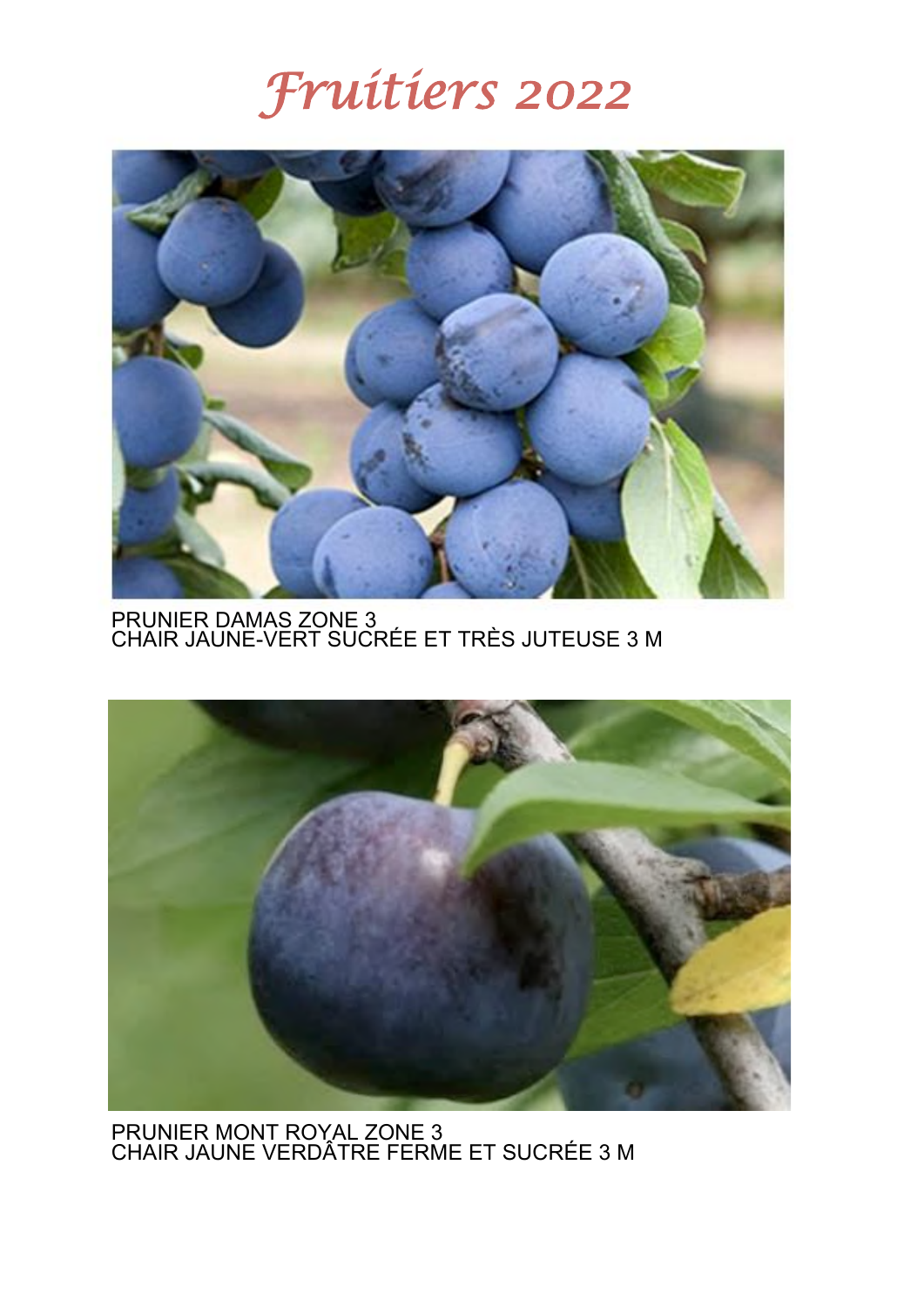

PRUNIER TOKA ZONE 3 CHAIR JAUNE ÉPICÉE ET SUCRÉE EXCELLENT POLLINISATEUR 5 M



PYRUS BEAUTÉ FLAMANDE ZONE 4 AUTO-FERTILE TRÈS BONNE SAVEUR SEPTEMBRE 4 M